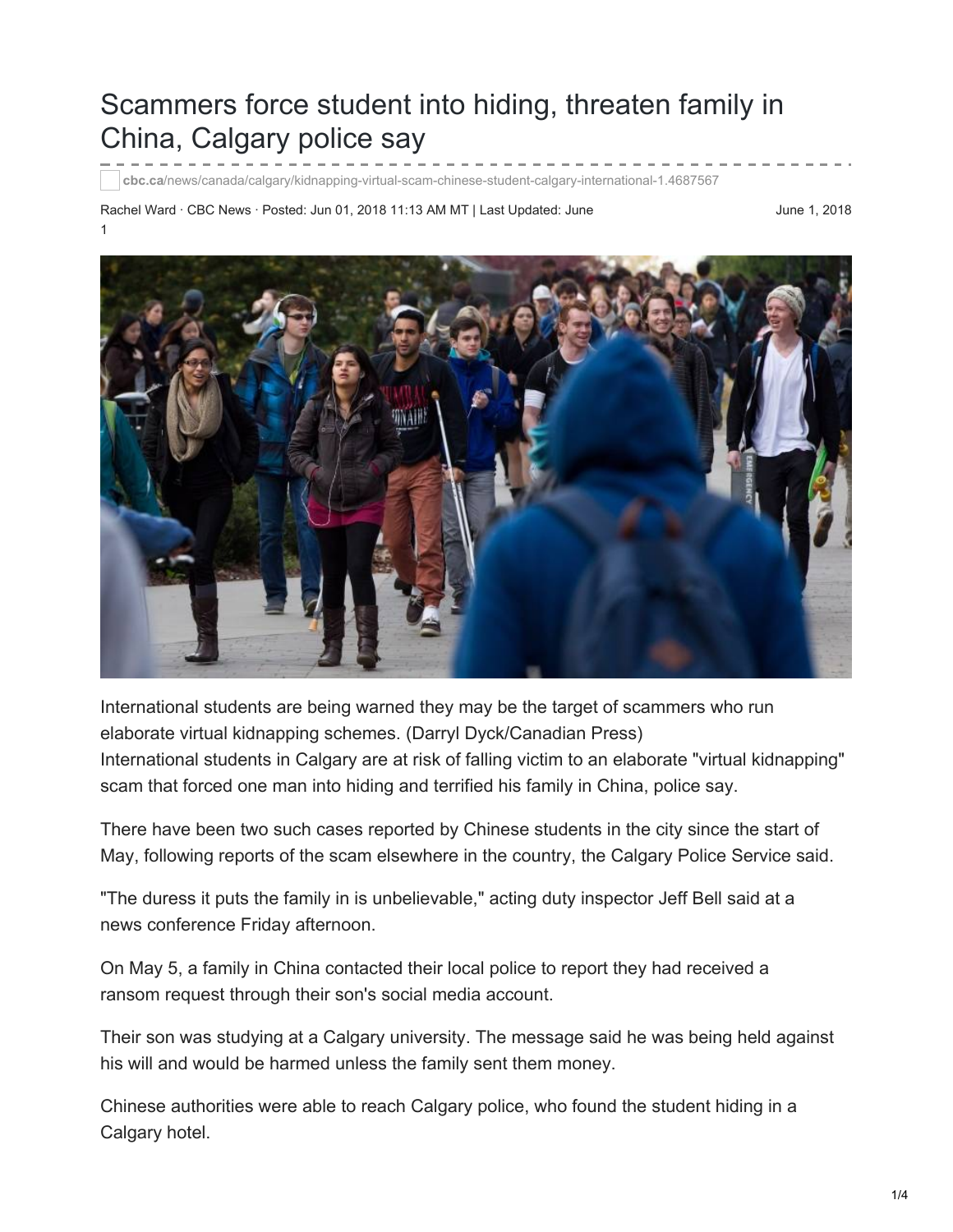## Warning public

Police have been in touch with local schools, in particular the University of Calgary and its campus security team, as one of the students goes to that school, they said.

Officers made this case public in the hope of alerting international students and their families to this kind of scheme. The cases can be difficult to investigate as the threats must find their way to Canada through overseas law enforcement agencies and embassies.



Campus security at the University of Calgary has been alerted to the scam by city police. (Dave Gilson/CBC)

In the case in early May, the student had been told to destroy his communication devices and credit cards so he couldn't be traced. The scammers then convinced him to get a new cellphone and not tell anyone else the number. That made it hard for his family to find him while they were being told to pay the ransom.

The victims don't know that they're participating in their own kidnapping because they're under mental duress, Bell said. Scammers tell them different stories that make them believe they must do as they're told.

### **'You'll get a dead body': Father was 'distraught' over [international](http://www.cbc.ca/news/canada/toronto/chinese-visa-students-kidnapping-scam-1.4525603) student's fake kidnapping**

Often, families are so worried they're willing "to pay large amounts of money to get their children back," he said.

"It's very traumatic, obviously, for the family."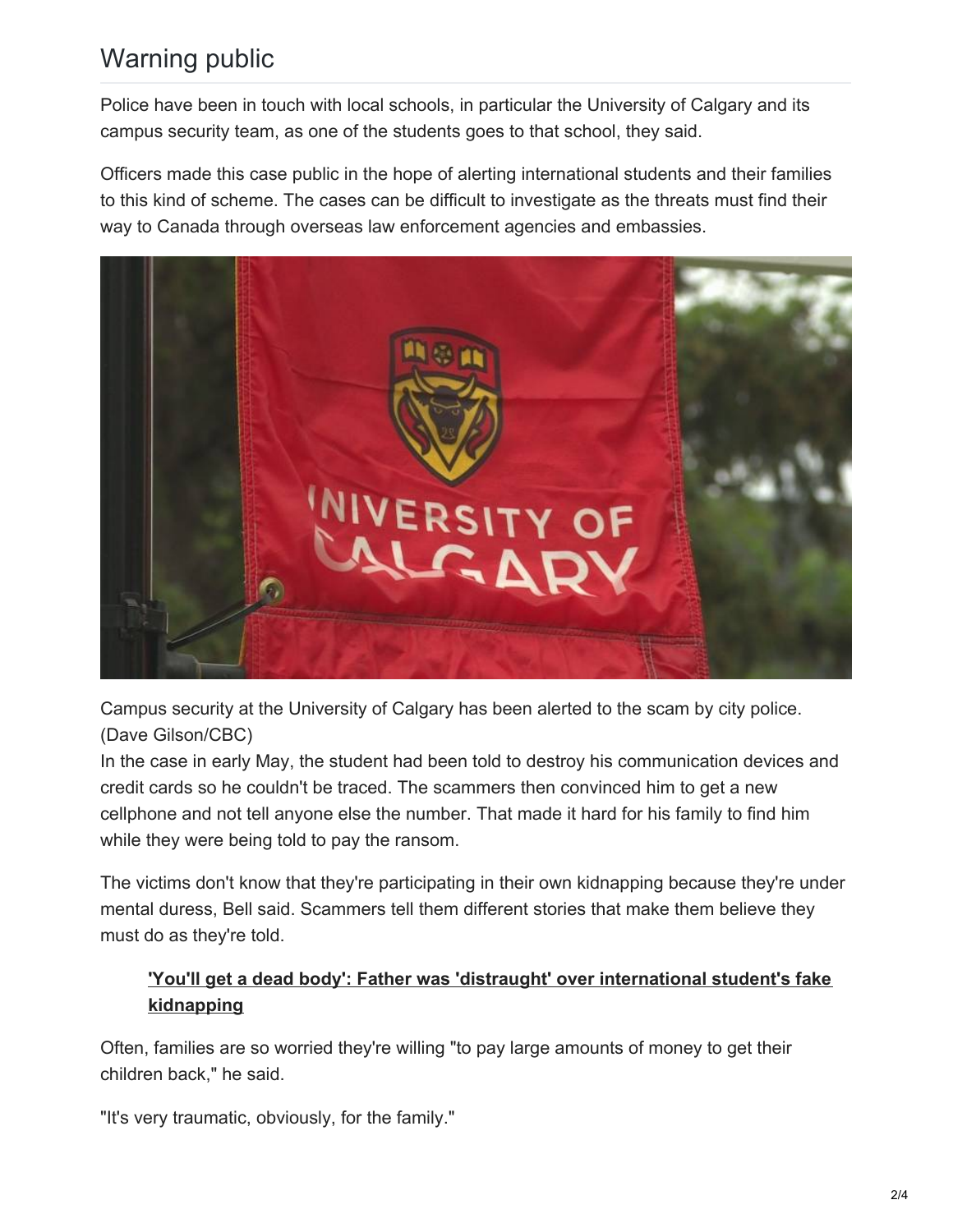In a case in Montreal, the friends and family of an [18-year-old](http://www.cbc.ca/news/canada/toronto/virtual-kidnapping-durham-police-montreal-student-oshawa-mother-1.4670680) student were defrauded out of more than \$200,000. The international student had been manipulated into taking photos of herself tied up and in distress.

Police said those photos were sent to her mother, who collected the money for the scammers before calling police.

## Scammers may use doctored videos

Police are asking any families or students who receive similar threatening messages to contact police as this family did, and to not transfer any money.

The scammers can be very convincing, police said. Some have sent videos of the supposedly kidnapped victim to family members. These videos appear to show the victim under duress but in fact were faked and [compiled](http://www.cbc.ca/news/canada/nova-scotia/virtual-kidnappers-fake-video-scam-extort-money-overseas-family-1.4669809) from other videos, police said.

This one targeting international students "compiled the best of a whole bunch of scams in one," Bell said.

Sagar Grewal, president of the University of Calgary Students' Union, said international students are especially vulnerable to abuse because they're away from their home, often for the first time, and English may be their second language.



Sagar Grewal is the president of the University of Calgary Students' Union. (Dave Gilson/CBC) "We just really hope that international students feel as if they're supported and that they feel they are safe on our campus," he said. "We're here to help."

#### **Fake [kidnapping](http://www.cbc.ca/news/canada/nova-scotia/virtual-kidnappers-fake-video-scam-extort-money-overseas-family-1.4669809) sparks police hunt for missing Chinese student in Halifax**